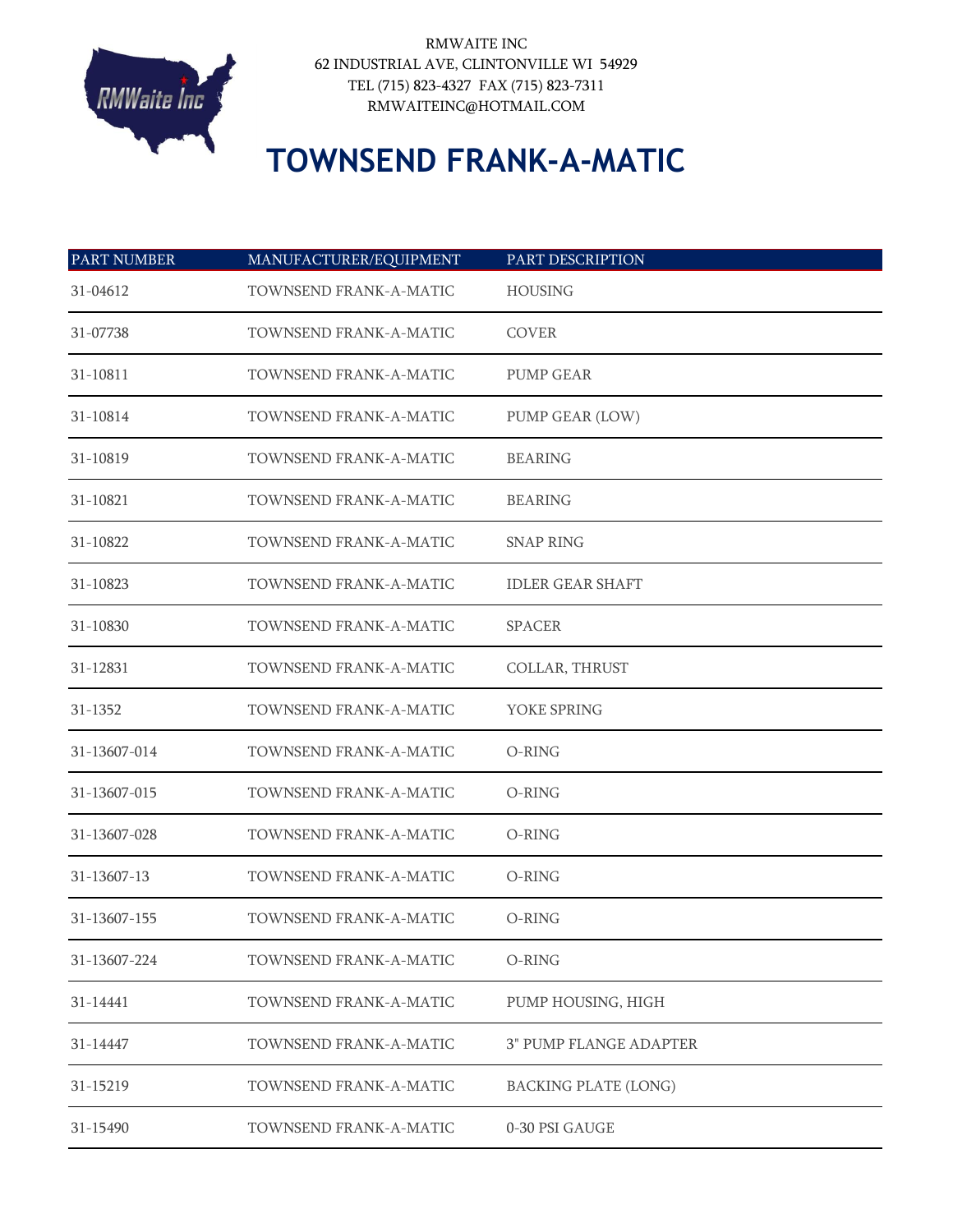| <b>PART NUMBER</b> | MANUFACTURER/EQUIPMENT | PART DESCRIPTION        |
|--------------------|------------------------|-------------------------|
| 31-15502           | TOWNSEND FRANK-A-MATIC | AIR CYLINDER            |
| 31-15587           | TOWNSEND FRANK-A-MATIC | <b>CHUCK ADAPTER</b>    |
| 31-15692           | TOWNSEND FRANK-A-MATIC | FOOT (LINKERS)          |
| 31-15741           | TOWNSEND FRANK-A-MATIC | CAP, PUMP               |
| 31-15790           | TOWNSEND FRANK-A-MATIC | SPROCKET                |
| 31-15914-16        | TOWNSEND FRANK-A-MATIC | STUFFING TUBE #16 / RT7 |
| 31-16145           | TOWNSEND FRANK-A-MATIC | #34 TWISTING CHUCK      |
| 31-16202           | TOWNSEND FRANK-A-MATIC | #32 TWISTING CHUCK      |
| 31-17407           | TOWNSEND FRANK-A-MATIC | <b>BEARING RACE</b>     |
| 31-2063            | TOWNSEND FRANK-A-MATIC | FOOT (LINKERS)          |
| 31-2064            | TOWNSEND FRANK-A-MATIC | NUT, LOCK               |
| 31-2067            | TOWNSEND FRANK-A-MATIC | SPROCKET                |
| 31-2069            | TOWNSEND FRANK-A-MATIC | <b>IDLER GEAR SHAFT</b> |
| 31-2070            | TOWNSEND FRANK-A-MATIC | <b>BASE</b>             |
| 31-2072            | TOWNSEND FRANK-A-MATIC | <b>GASKET</b>           |
| 31-2074            | TOWNSEND FRANK-A-MATIC | <b>BEARING</b>          |
| 31-2076            | TOWNSEND FRANK-A-MATIC | OIL SEAL                |
| 31-2077            | TOWNSEND FRANK-A-MATIC | <b>SEAL</b>             |
| 31-2078            | TOWNSEND FRANK-A-MATIC | <b>SHEAR PIN</b>        |
| 31-2102            | TOWNSEND FRANK-A-MATIC | <b>SEAL</b>             |
| 31-2110            | TOWNSEND FRANK-A-MATIC | <b>BALL, DETENT</b>     |
| 31-21305           | TOWNSEND FRANK-A-MATIC | CAP                     |
| 31-21305-AL        | TOWNSEND FRANK-A-MATIC | PUMP CAP                |
| 31-2152            | TOWNSEND FRANK-A-MATIC | <b>SPACER</b>           |
| 31-2180            | TOWNSEND FRANK-A-MATIC | #24 TWISTING CHUCK      |
| 31-2204            | TOWNSEND FRANK-A-MATIC | <b>GASKET</b>           |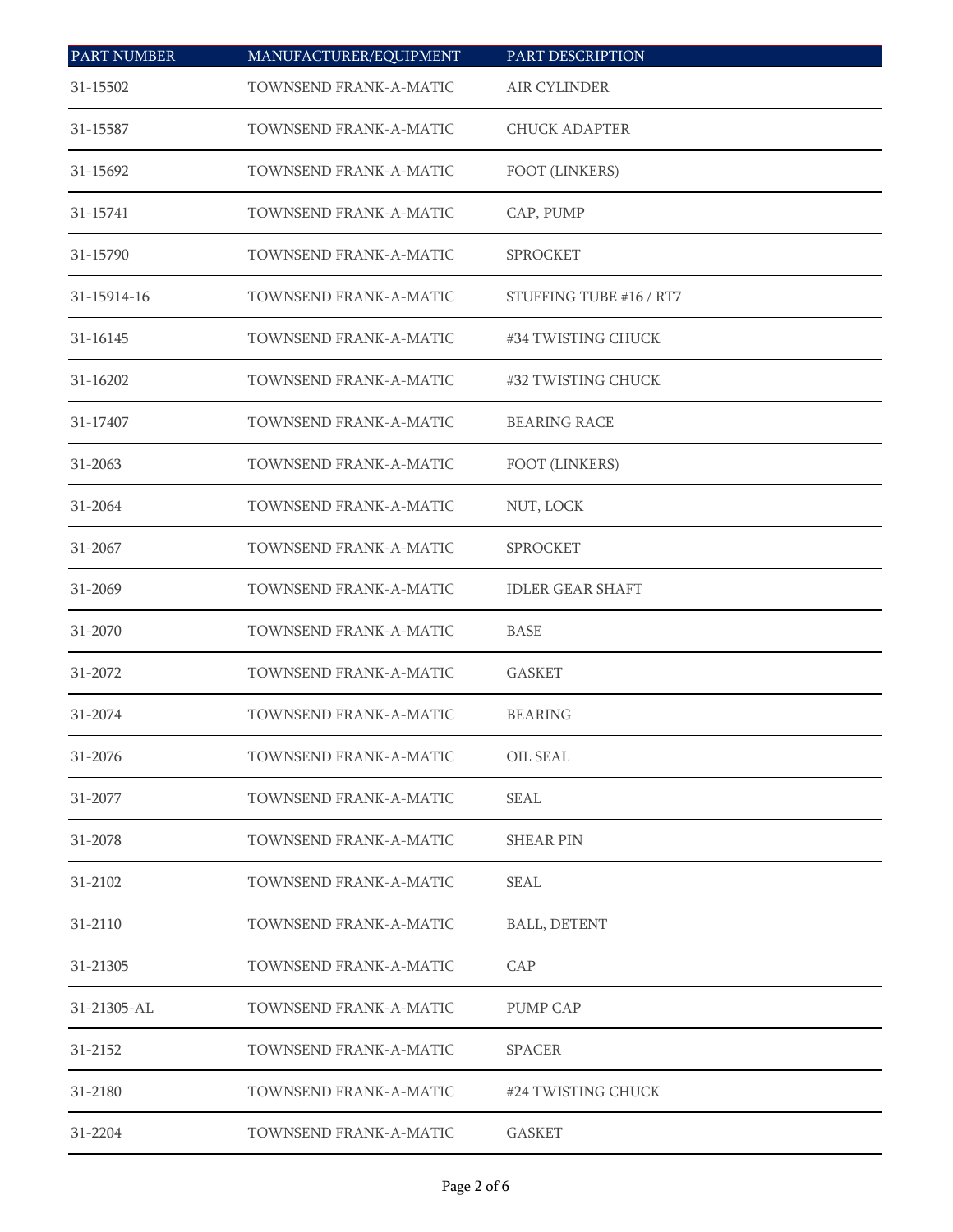| <b>PART NUMBER</b> | MANUFACTURER/EQUIPMENT | PART DESCRIPTION      |
|--------------------|------------------------|-----------------------|
| 31-2251            | TOWNSEND FRANK-A-MATIC | <b>SHAFT</b>          |
| 31-2252            | TOWNSEND FRANK-A-MATIC | LEVER                 |
| 31-2278            | TOWNSEND FRANK-A-MATIC | <b>SHAFT</b>          |
| 31-22798           | TOWNSEND FRANK-A-MATIC | <b>PUMP SHAFT</b>     |
| 31-22946           | TOWNSEND FRANK-A-MATIC | <b>SEAL</b>           |
| 31-2300            | TOWNSEND FRANK-A-MATIC | SPROCKET (SS)         |
| 31-2339            | TOWNSEND FRANK-A-MATIC | <b>KEY</b>            |
| 31-23506           | TOWNSEND FRANK-A-MATIC | <b>SPACER SLEEVE</b>  |
| 31-23507           | TOWNSEND FRANK-A-MATIC | <b>SEAL PLATE</b>     |
| 31-23508           | TOWNSEND FRANK-A-MATIC | SEAL                  |
| 31-23511           | TOWNSEND FRANK-A-MATIC | <b>PUMP BASE</b>      |
| 31-2372            | TOWNSEND FRANK-A-MATIC | <b>SHAFT</b>          |
| 31-2374            | TOWNSEND FRANK-A-MATIC | GEAR BOX, WORM        |
| 31-2383            | TOWNSEND FRANK-A-MATIC | #20 TWISTING CHUCK    |
| 31-2384            | TOWNSEND FRANK-A-MATIC | <b>COUPLING</b>       |
| 31-23846           | TOWNSEND FRANK-A-MATIC | FOOT                  |
| 31-2417            | TOWNSEND FRANK-A-MATIC | #25 TWISTING CHUCK    |
| 31-2420            | TOWNSEND FRANK-A-MATIC | #21 TWISTING CHUCK    |
| 31-2438            | TOWNSEND FRANK-A-MATIC | #22 TWISTING CHUCK    |
| 31-2443            | TOWNSEND FRANK-A-MATIC | #23 TWISTING CHUCK    |
| 31-25155           | TOWNSEND FRANK-A-MATIC | <b>BLADE ASSEMBLY</b> |
| 31-26238-11        | TOWNSEND FRANK-A-MATIC | THRUST COLLAR SS 11   |
| 31-28238-12        | TOWNSEND FRANK-A-MATIC | THRUST COLLAR SS 12   |
| 31-28238-13        | TOWNSEND FRANK-A-MATIC | THRUST COLLAR SS 13   |
| 31-26238-14        | TOWNSEND FRANK-A-MATIC | THRUST COLLAR SS 14   |
| 31-26238-16        | TOWNSEND FRANK-A-MATIC | THRUST COLLAR SS 16   |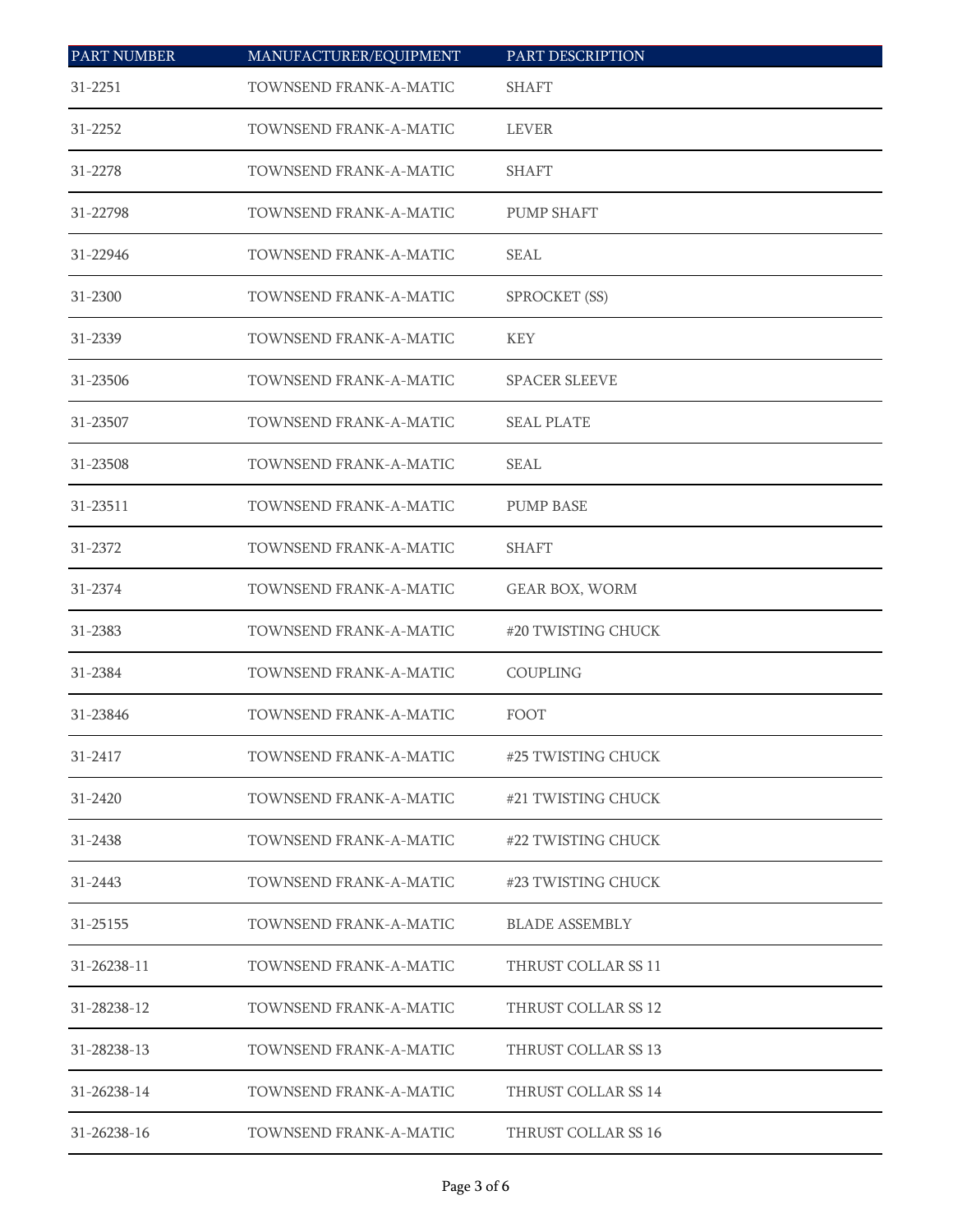| <b>PART NUMBER</b> | MANUFACTURER/EQUIPMENT | PART DESCRIPTION            |  |
|--------------------|------------------------|-----------------------------|--|
| 31-26238-18        | TOWNSEND FRANK-A-MATIC | THRUST COLLAR SS 18         |  |
| 31-26238-20        | TOWNSEND FRANK-A-MATIC | THRUST COLLAR SS 20         |  |
| 31-2636            | TOWNSEND FRANK-A-MATIC | SPRING, DETENT              |  |
| 31-2673            | TOWNSEND FRANK-A-MATIC | <b>KEY</b>                  |  |
| 31-2680            | TOWNSEND FRANK-A-MATIC | SEAL9X35X8                  |  |
| 31-2705            | TOWNSEND FRANK-A-MATIC | #26 TWISTING CHUCK          |  |
| 31-2715            | TOWNSEND FRANK-A-MATIC | #14 STUFFING TUBE           |  |
| 31-2743            | TOWNSEND FRANK-A-MATIC | STUFFING TUBE BLOCK         |  |
| 31-28281-11T       | TOWNSEND FRANK-A-MATIC | <b>11T STUFFING TUBE</b>    |  |
| 31-28281-12T       | TOWNSEND FRANK-A-MATIC | <b>12T STUFFING TUBE</b>    |  |
| 31-28281-13T       | TOWNSEND FRANK-A-MATIC | <b>13T STUFFING TUBRE</b>   |  |
| 31-28281-14T       | TOWNSEND FRANK-A-MATIC | 14T STUFFING TUBE           |  |
| 31-28281-16T       | TOWNSEND FRANK-A-MATIC | 16T STUFFING TUBE           |  |
| 31-28281-18T       | TOWNSEND FRANK-A-MATIC | 18T STUFFING TUBE           |  |
| 31-28283-11T       | TOWNSEND FRANK-A-MATIC | <b>11T STUFFING TUBE</b>    |  |
| 31-28283-12T       | TOWNSEND FRANK-A-MATIC | <b>12T STUFFING TUBE</b>    |  |
| 31-28283-13T       | TOWNSEND FRANK-A-MATIC | <b>13T STUFFING TUBRE</b>   |  |
| 31-28283-14T       | TOWNSEND FRANK-A-MATIC | <b>14T STUFFING TUBE</b>    |  |
| 31-28283-18T       | TOWNSEND FRANK-A-MATIC | <b>18T STUFFING TUBE</b>    |  |
| 31-2878            | TOWNSEND FRANK-A-MATIC | LH NUT (SS)                 |  |
| 31-2935            | TOWNSEND FRANK-A-MATIC | PUMP TO9P                   |  |
| 31-2939            | TOWNSEND FRANK-A-MATIC | <b>SEAL PLATE</b>           |  |
| 31-29396           | TOWNSEND FRANK-A-MATIC | <b>DRIVE SPROCKET</b>       |  |
| 31-29397           | TOWNSEND FRANK-A-MATIC | <b>IDLER SPROCKET</b>       |  |
| 31-2943            | TOWNSEND FRANK-A-MATIC | O-RING                      |  |
| 31-2946            | TOWNSEND FRANK-A-MATIC | <b>BACKING PLATE (LONG)</b> |  |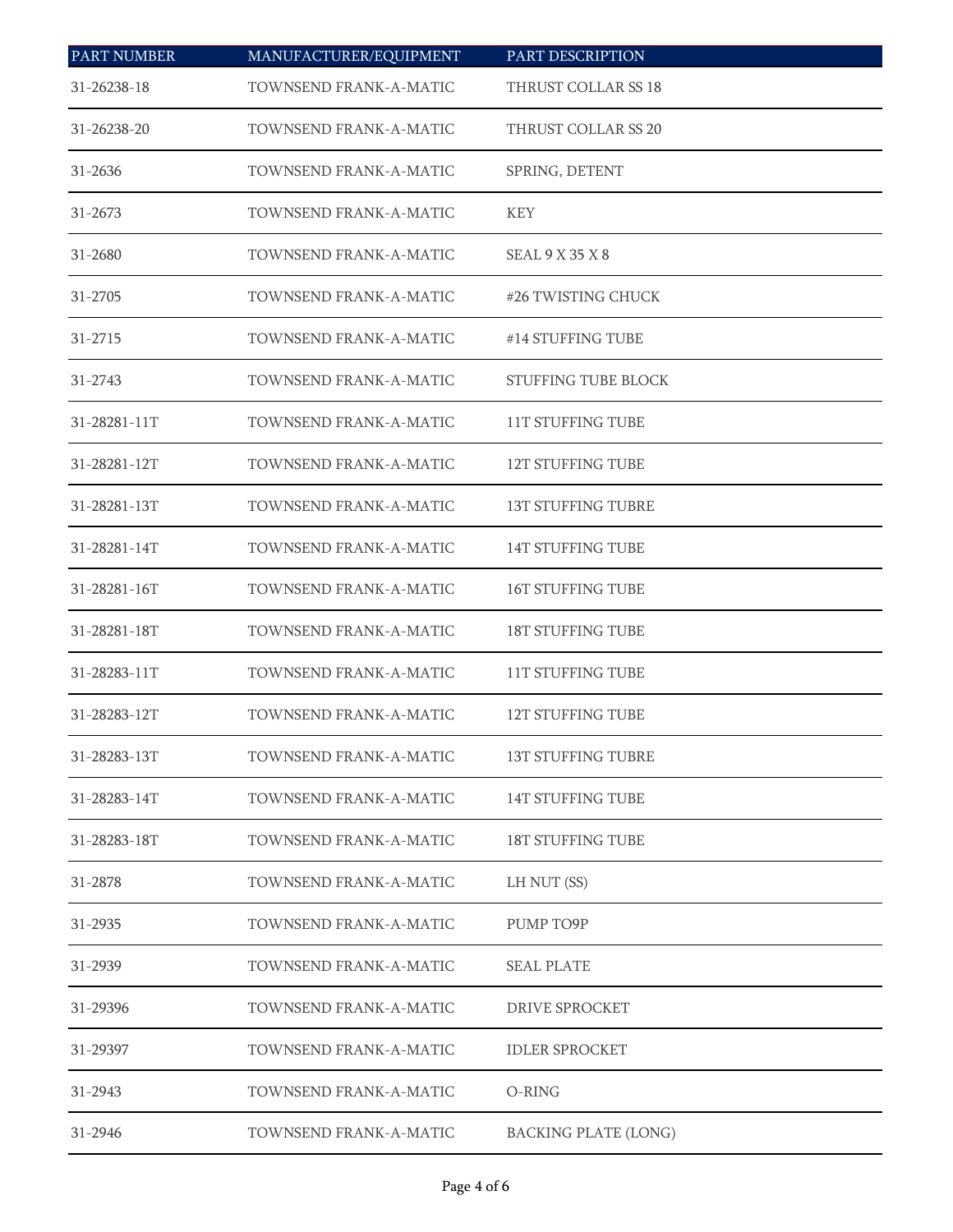| <b>PART NUMBER</b> | MANUFACTURER/EQUIPMENT | PART DESCRIPTION           |  |
|--------------------|------------------------|----------------------------|--|
| 31-2982S           | TOWNSEND FRANK-A-MATIC | SPLINED SHAFT (SS)         |  |
| 31-29893           | TOWNSEND FRANK-A-MATIC | <b>SHAFT</b>               |  |
| 31-30528           | TOWNSEND FRANK-A-MATIC | <b>NUT</b>                 |  |
| 31-30529           | TOWNSEND FRANK-A-MATIC | <b>NUT</b>                 |  |
| 31-30866           | TOWNSEND FRANK-A-MATIC | SHAFT, LINKER              |  |
| 31-3145            | TOWNSEND FRANK-A-MATIC | #19 TWISTING CHUCK         |  |
| 31-32736           | TOWNSEND FRANK-A-MATIC | <b>CASING HOPPER GUIDE</b> |  |
| 31-3323            | TOWNSEND FRANK-A-MATIC | RANGER KNIFE TOOL          |  |
| 31-3409            | TOWNSEND FRANK-A-MATIC | #18 TWISTING CHUCK         |  |
| 31-3434            | TOWNSEND FRANK-A-MATIC | SHAFT (SS)                 |  |
| 31-3639            | TOWNSEND FRANK-A-MATIC | #17 TWISTING CHUCK         |  |
| 31-3884            | TOWNSEND FRANK-A-MATIC | #29 TWISTING CHUCK         |  |
| 31-3980            | TOWNSEND FRANK-A-MATIC | #13 STUFFING TUBE          |  |
| 31-4212            | TOWNSEND FRANK-A-MATIC | #27 TWISTING CHUCK         |  |
| 31-4220            | TOWNSEND FRANK-A-MATIC | #11 STUFFING TUBE          |  |
| 31-4296            | TOWNSEND FRANK-A-MATIC | <b>SPROCKET</b>            |  |
| 31-4587            | TOWNSEND FRANK-A-MATIC | THRUST COLLAR#11           |  |
| 31-4590            | TOWNSEND FRANK-A-MATIC | THRUST COLLAR #14          |  |
| 31-4591            | TOWNSEND FRANK-A-MATIC | THRUST COLLAR #16          |  |
| 31-4593            | TOWNSEND FRANK-A-MATIC | THRUST COLLAR              |  |
| 31-4738            | TOWNSEND FRANK-A-MATIC | PUMP GEAR (HIGH-CAP)       |  |
| 31-4741            | TOWNSEND FRANK-A-MATIC | PUMP HOUSING               |  |
| 31-5852            | TOWNSEND FRANK-A-MATIC | 13T SPROCKET               |  |
| 31-5859            | TOWNSEND FRANK-A-MATIC | 24T SPROCKET               |  |
| 31-5861            | TOWNSEND FRANK-A-MATIC | <b>SPROCKET</b>            |  |
| 31-5864            | TOWNSEND FRANK-A-MATIC | 18T SPROCKET               |  |